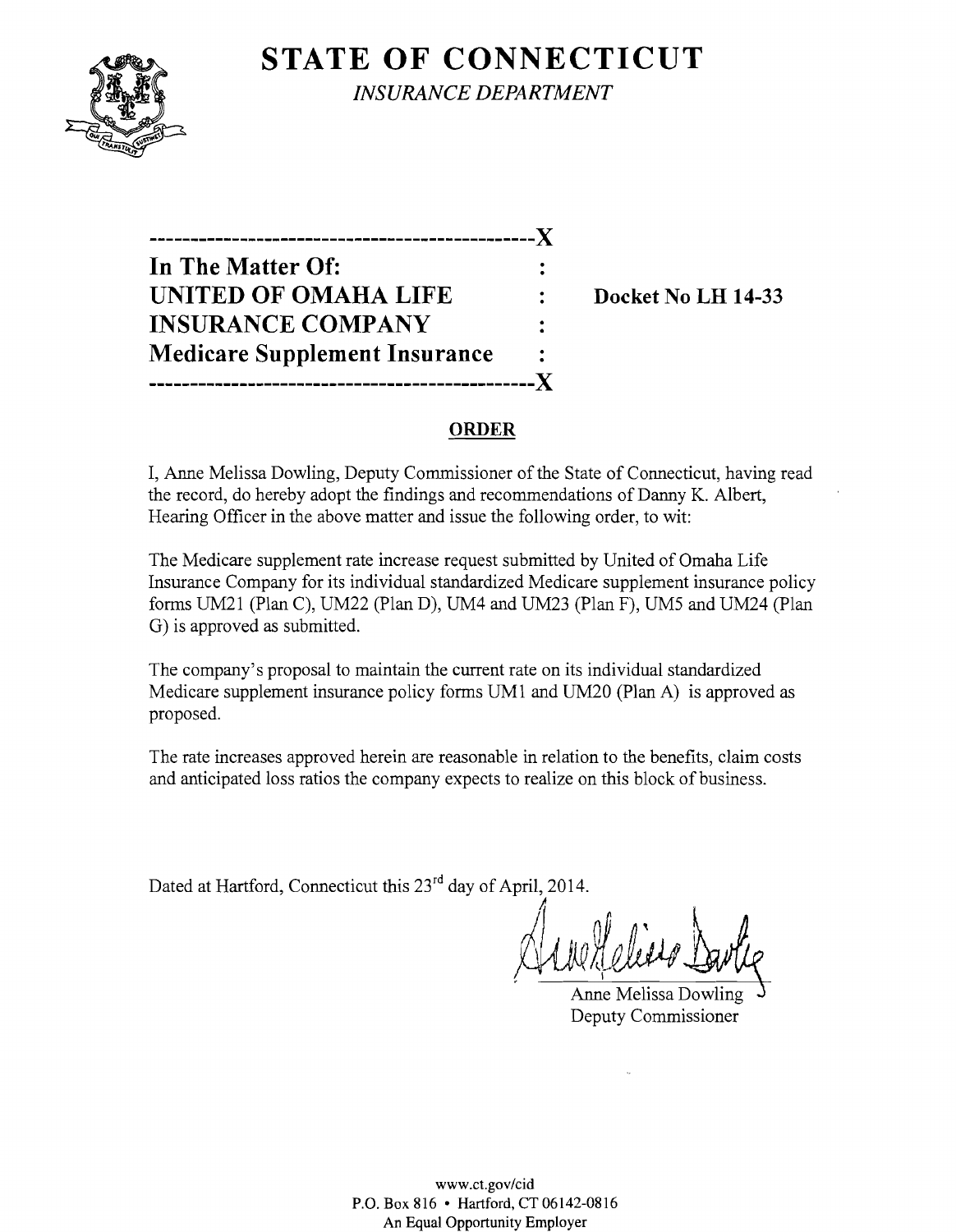# **STATE OF CONNECTICUT**



*INSURANCE DEPARTMENT* 

-------------------------X In The Matter Of: UNITED OF OMAHA LIFE **INSURANCE COMPANY Medicare Supplement Insurance** 

**Docket No. LH 14-33** 

# **PROPOSED FINAL DECISION**

 $\mathbf{r}$ 

### 1. **INTRODUCTION**

The Insurance Commissioner of the State of Connecticut is empowered to review rates charged for individual and group Medicare supplement policies sold to any resident of this State who is eligible for Medicare. The source for this regulatory authority is contained in Chapter 700c and Section 38a-495a of the Connecticut General Statutes.

After due notice a hearing was held at the Insurance Department in Hartford on April 9, 2014 to consider whether or not the rate increase requested by United of Omaha Life Insurance Company on its individual standardized supplement business should be approved.

No members from the general public attended the hearing.

No company representatives attended the hearing.

The hearing was conducted in accordance with the requirements of Section 38a-474, Connecticut General Statutes, the Uniform Administrative Procedures Act, Chapter 54 of the Connecticut General Statutes, and the Insurance Department Rules of Practice, Section 38a-8-1 et seq. of the Regulations of Connecticut State Agencies.

A Medicare supplement (or Medigap) policy is a private health insurance policy sold on an individual or group basis which provides benefits that are additional to the benefits provided by Medicare. For many years Medicare supplement policies have been highly regulated under both state and federal law to protect the interests of persons eligible for Medicare who depend on these policies to provide additional coverage for the costs of health care.

Effective December 1, 2005, Connecticut amended its program of standardized Medicare supplement policies in accordance with Section 38a-495a of the Connecticut General Statutes, and Sections 38a-495a-1 through 38a-495a-21 of the Regulations of Connecticut Agencies. This program, which conforms to federal requirements, provides that all insurers offering Medicare supplement policies for sale in the state must offer the basic "core" package of benefits known as Plan A. Insurers may also offer anyone or more of eleven other plans (Plans B through N).

> www.ct.gov/cid P.O. Box 816 • Hartford, CT 06142-0816 An Equal Opportunity Employer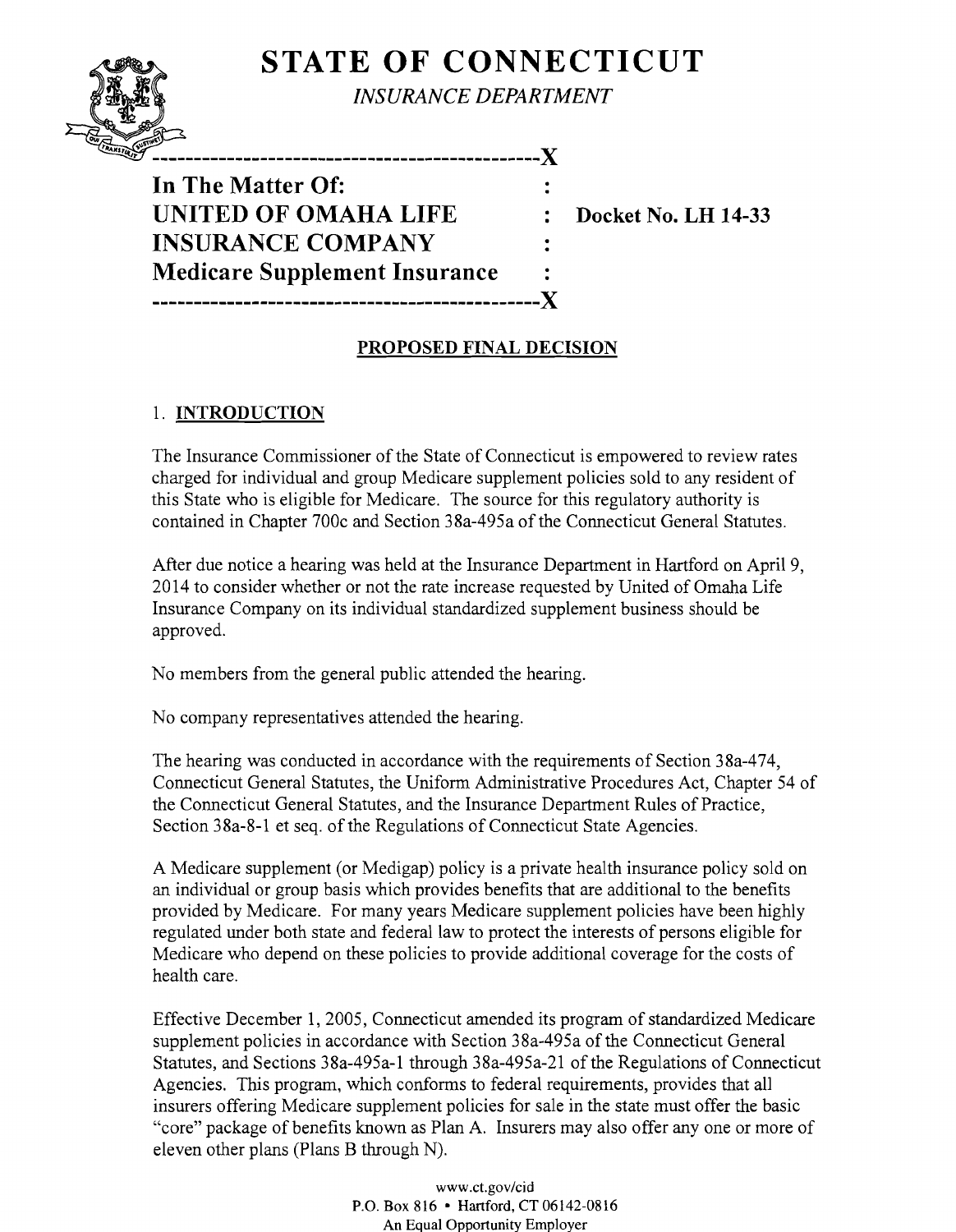Effective January 1,2006, in accordance with Section 38a-495c of the Connecticut General Statutes (as amended by Public Act 05-20) premiums for all Medicare supplement policies in the state must use community rating. Rates for Plans A through N must be computed without regard to age, gender, previous claims history or the medical condition of any person covered by a Medicare supplement policy or certificate.

The statute provides that coverage under Plan A through N may not be denied on the basis of age, gender, previous claims history or the medical condition of any covered person. Insurers may exclude benefits for losses incurred within six months from the effective date of coverage based on a pre-existing condition.

Effective October 1, 1998, carriers that offer Plan B or Plan C must make these plans as well as Plan A, available to all persons eligible for Medicare by reason of disability.

Insurers must also make the necessary arrangements to receive notice of all claims paid by Medicare for their insureds so that supplemental benefits can be computed and paid without requiring insureds to file claim forms for such benefits. This process of direct notice and automatic claims payment is commonly referred to as "piggybacking" or "crossover".

Sections 38a-495 and 38a-522 ofthe Connecticut General Statutes, and Section 38a-495a-10 ofthe Regulations of Connecticut Agencies, state that individual and group Medicare supplement policies must have anticipated loss ratios of 65% and 75%, respectively. Under Sections 38a-495-7 and 38a-495a-10 of the Regulations of Connecticut Agencies, filings for rate increases must demonstrate that actual and expected losses in relation to premiums meet these standards, and anticipated loss ratios for the entire future period for which the requested premiums are calculated to provide coverage must be expected to equal or exceed the appropriate loss ratio standard.

Section 38a-473 of the Connecticut General Statutes provides that no insurer may incorporate in its rates for Medicare supplement policies factors for expenses that exceed 150% of the average expense ratio for that insurer's entire written premium for all lines of health insurance for the previous calendar year.

## II. **FINDING OF FACT**

After reviewing the exhibits entered into the record of this proceeding, and utilizing the experience, technical competence and specialized knowledge of the Insurance Department, the undersigned makes the following findings of fact:

- 1. United of Omaha Life Insurance Company has requested the approval of a 12.8% rate increase for its individual standardized Medicare supplement Plans C and D, a 4.0% increase for Plans F and G, and requested no rate increase on Plan A.
- 2. The following are estimated 9/30/2013 in-force counts in Connecticut and on a nationwide basis: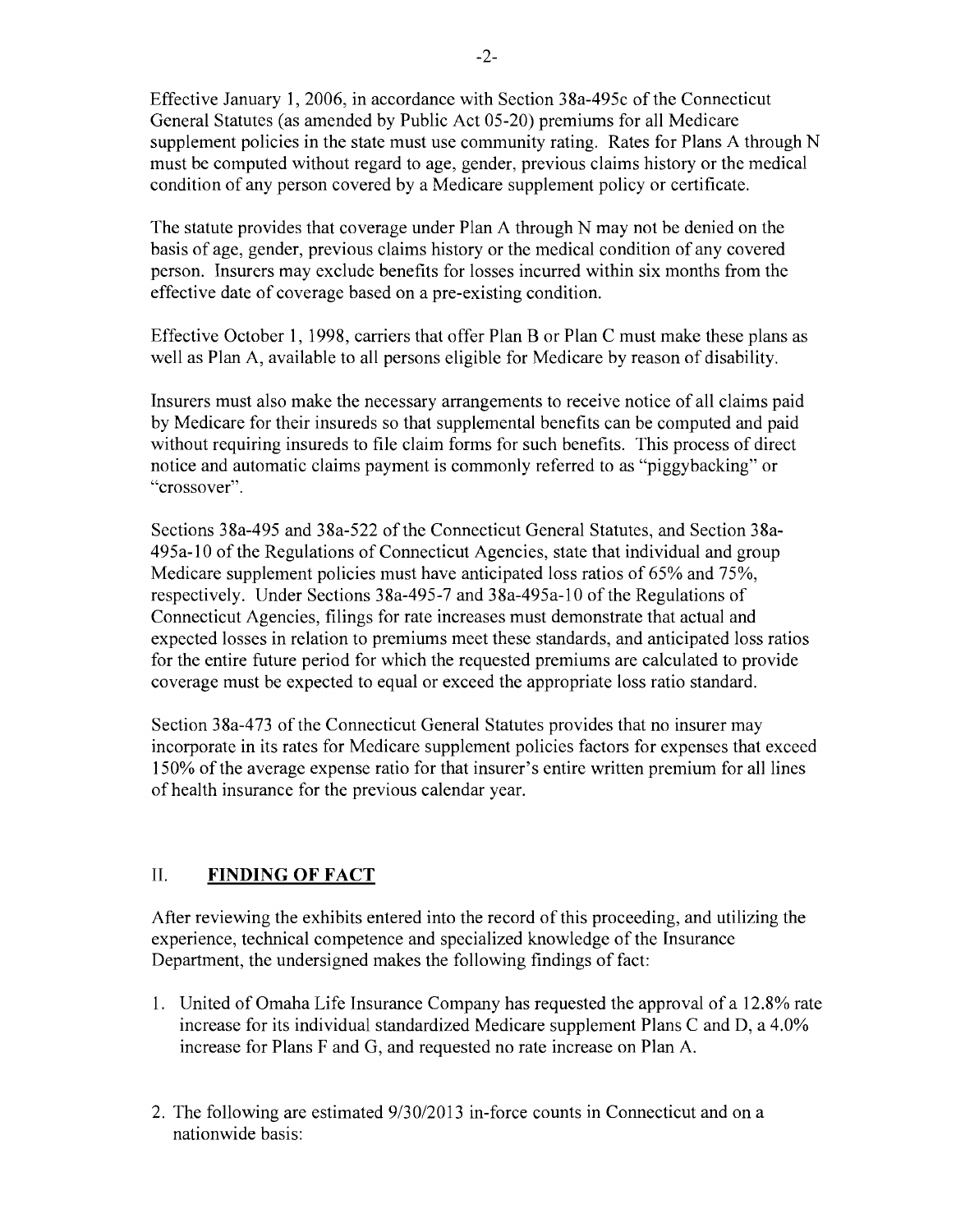| Plan          | Connecticut | Nationwide |
|---------------|-------------|------------|
| A             |             | 2,549      |
| $\mathcal{C}$ | 171         | 2,301      |
| D             | 19          | 2,421      |
| F             | 183         | 410,998    |
| G             | 54          | 122,373    |
| Total         | 427         | 540,643    |

- 3. The last approved rate increase was 24% for Plans A and F effective 511/2012, 25% for plans C and D effective 5/112013 and 17% for Plan G, effective 511/2012.
- 4. The subject policies are no longer sold.
- 5. There is no pre-existing condition exclusion clause on these Plans.
- 6. United of Omaha certified that their expense factors are in compliance with section 38a-473, C.G.S.
- 7. United of Omaha has conformed to subsection (e) of section 38a-495c, C.G.S. regarding the automatic processing of Part A and B claims.
- 8. The proposed rates are designed to satisfy the Connecticut regulatory loss ratio of 65%.
- 9. Below are the estimated loss ratios in Connecticut for 2012,2013 and from inceptionto-date:

| Plan           | 2012   | 2013   | Inception-to-date |
|----------------|--------|--------|-------------------|
| $\overline{A}$ | n/a    | n/a    | 28.7%             |
| C              | 142.2% | 95.4%  | 135.0%            |
|                | 129.1% | 105.0% | 149.3%            |
| F              | 57.0%  | 58.8%  | 72.0%             |
|                | 56.4%  | 66.5%  | 74.8%             |
| Total          | 99.5%  | 78.6%  | 97.9%             |

11. Below are the estimated loss ratios on a nationwide basis for 2012, 2013 and from inception-to-date:

| Plan         | 2012   | 2013   | Inception-to-date |
|--------------|--------|--------|-------------------|
| $\mathbf{A}$ | 182.2% | 143.5% | 166.7%            |
| C            | 95.8%  | 86.3%  | 92.3%             |
| D            | 82.9%  | 85.9%  | 84.2%             |
| F            | 78.8%  | 78.7%  | 82.2%             |
| G            | 71.7%  | 72.6%  | 73.6%             |

- 12. Trend of 8% was used to project future claims for all plans.
- 13. United of Omaha's 2014 Medicare supplement rate filing proposal is in compliance with the requirements of regulation  $38a-474$  as it applies to the contents of the rate submission as well as the actuarial memorandum.